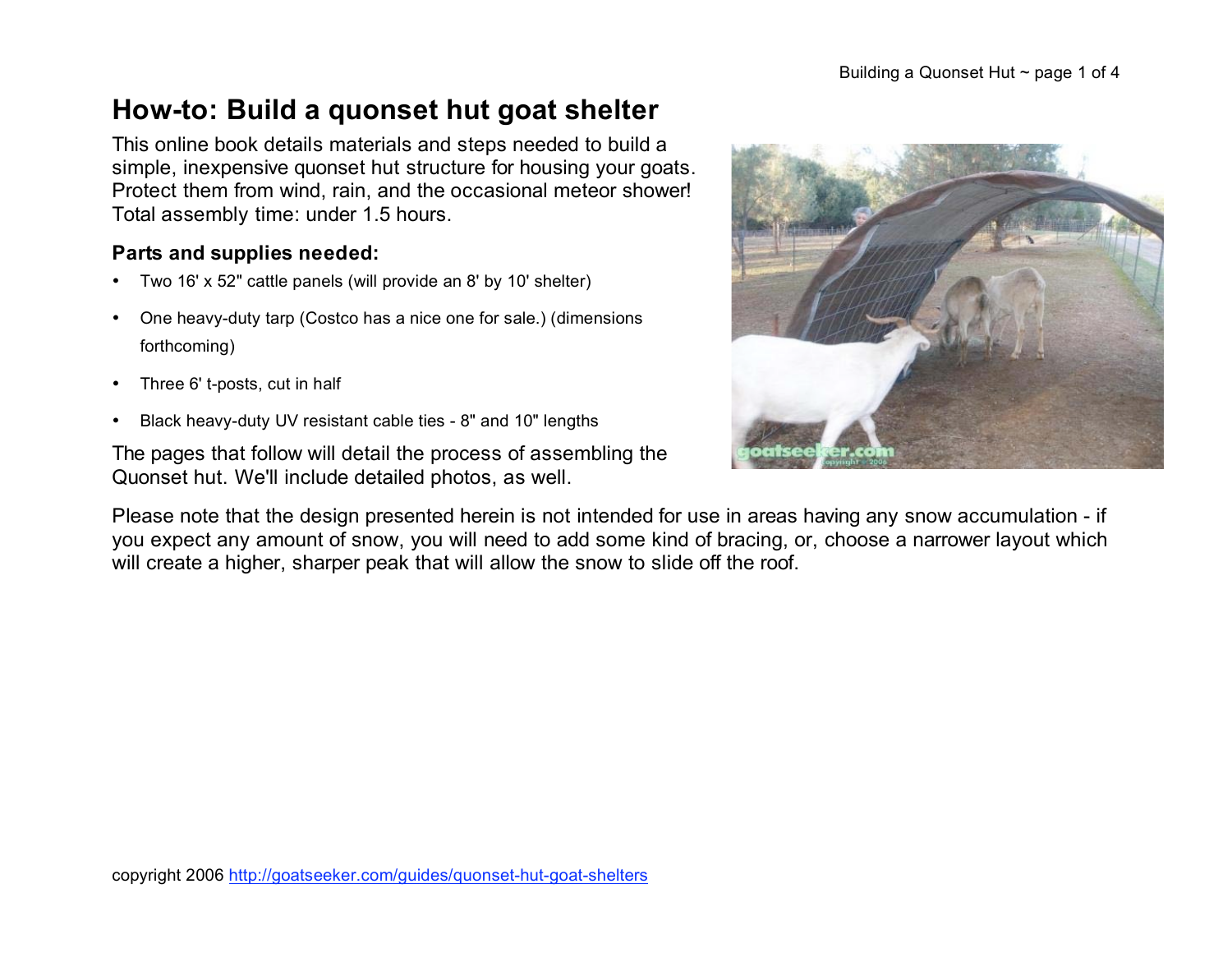# **Step 1: Mark out your area and drive in stakes**

Start by marking out your area. In this case, we are building a quonset hut shelter for goats, so it doesn't need to be very tall. We'll mark off an area approximately about 8' across and 10' wide - the widest area will be the distance between the ends of the cattle panels.

I start by marking off a rectangular area approximately 10 feet wide by 8 feet across.

In our case, we will be mounting the hut against an existing field fence, so we will not need to drive in as many t-posts against that side of the hut.

Starting with my back to the fence, I pace off 10 paces (about 10 feet) from the fence (feel free to use a measuring tape.)

Now, on each side of the quonset hut, make a mark about six inches in from the outer edge of your planned area ("A", "C" in the photo. Drive in a 3 foot section of t-post, about 18" into the ground. In the center of the outside edge, 4 feet from the t-post, 10 feet from the other side - this will be the center support (see "B" in the photo.)Repeat this process for the other side of your quonset hut area.





copyright 2006 http://goatseeker.com/guides/quonset-hut-goat-shelters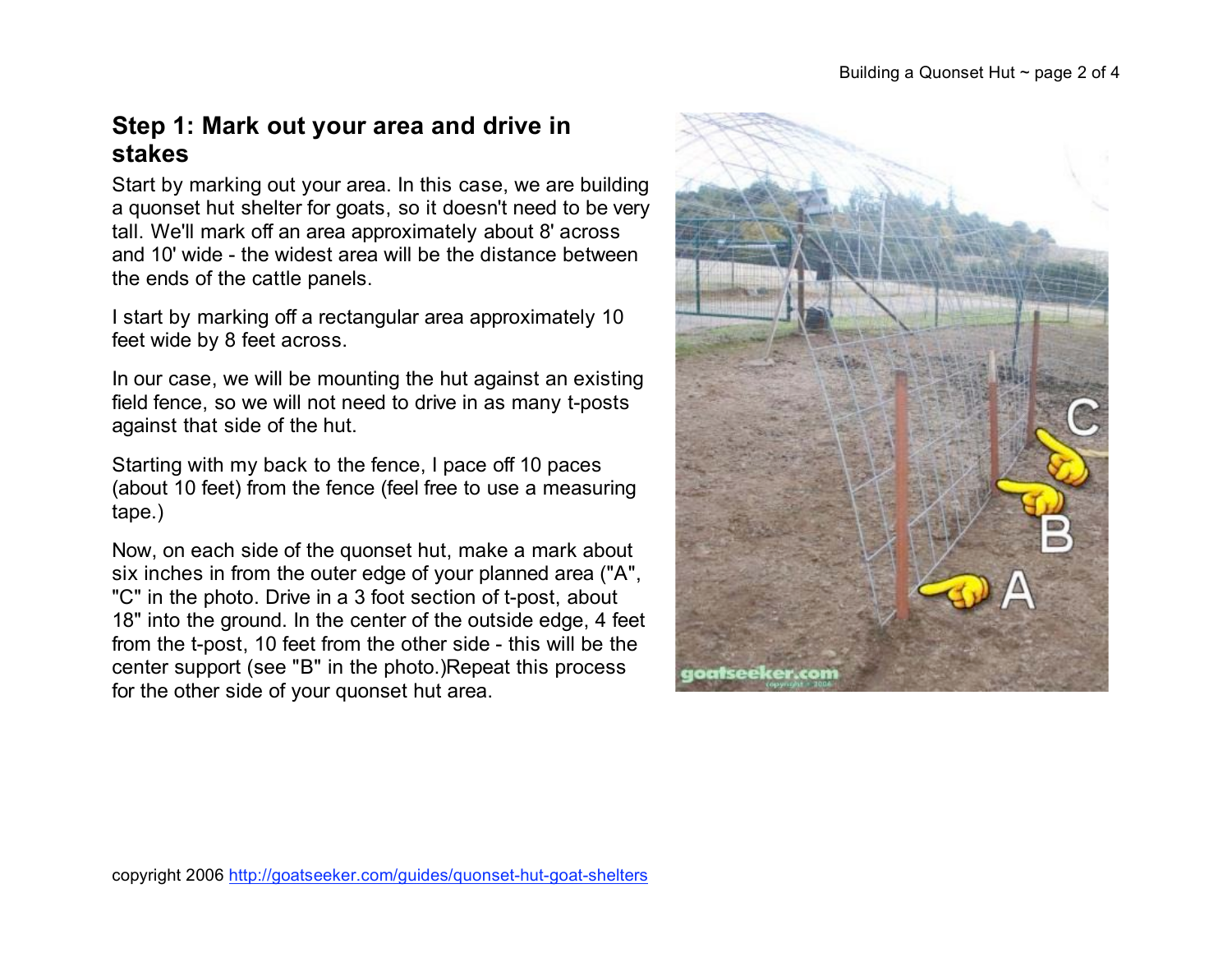## **Step 2: Insert cattle panels**

The next step is to insert two 16' cattle panels across the 10' area with each end of the panel inside the t-posts. Overlap each cattle panel approximately 6" at the center. This will result in a smooth arc approximately 5' high.

Secure the cattle panels to the t-posts at the base. I use bailing wire for this, but you can use whatever method you want as long as it's secure and can handle any wind load that might come up.

 Next, tie the cattle panels together at the centers with bailing wire or cable ties. I'm using black cable ties in the photo below - these are quick, simple, and work great. I tie them at one foot intervals. Just make sure that the center of the hut is secure and that the two panels will not come apart easily.





copyright 2006 http://goatseeker.com/guides/quonset-hut-goat-shelters